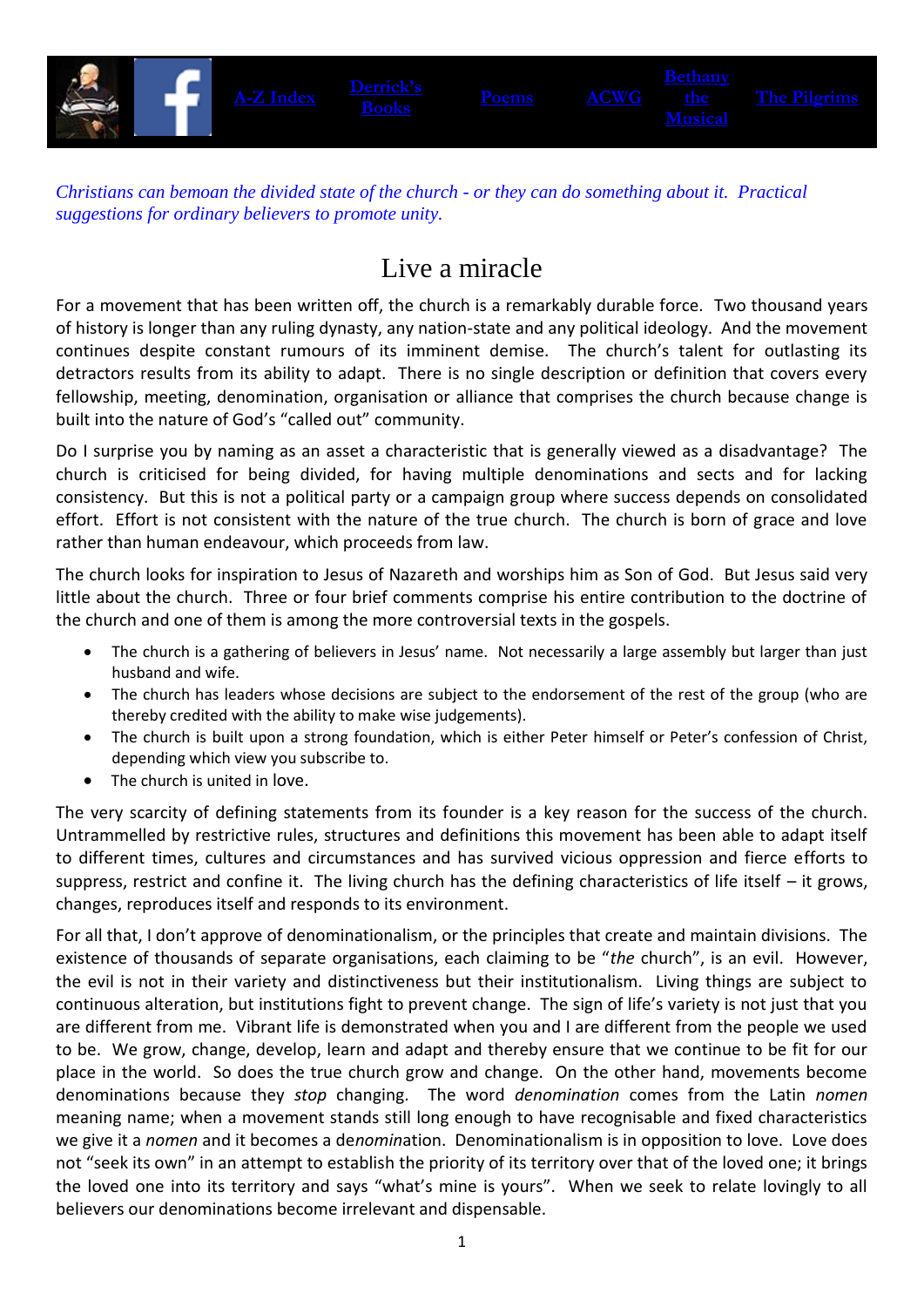Unfortunately, openness, love and mutual acceptance have not been the common experience of every believer. Non-believers frequently cite the divisions within Christianity as reasons for not accepting what we say - and it is hard to prove them wrong. We have been divided. We have persecuted one another. We have held arrogantly to the view that "we" were right and "they" were wrong. This calls for repentance and an appeal to God to instil his humble spirit within us… the Spirit that caused Jesus to be "despised and rejected"<sup>1</sup>. If we pass this off as an issue for leaders, or a regrettable remnant from history that is beyond our control or responsibility then nothing will change. The church will change when each "member of the body"<sup>2</sup> determines that the issue is for him or her. As individuals we need to repudiate the pride, the exclusivity and the stubborn attitudes that have dogged the church and allow our precious dogmas to be tested in the proving grounds of life. I was once meditating on the text "except a corn of wheat fall into the ground it remains alone…" and realised that many of my past arguments in defence of the truth were protecting the seed rather than planting it. I was building "granaries of truth" when God wanted that seed to be cast on the ground to be broken down, destroyed and reborn. We will "reach unity in the faith"<sup>3</sup> when we have kept the "unity of the spirit"<sup>4</sup>; the Spirit of Christ; the Spirit of humility; the spirit that submits to those who would disagree, argue and oppose; the Spirit of God, the only true judge.

There is no need for us to wait until a remote judgement day to start rebuilding the church. However, we need to dispense with the methods that have created our multiple denominations. We need to give up our arrogant claims to have found the perfect way to run the church or dictate its doctrines. Many, probably most, new movements in the church begin with the intention to be open to all. A lively spirit permeates the early days of these movements until they achieve a level of success and their following reaches what marketing experts call "critical mass". Then they develop self-awareness and start focussing on their structure and organisation, forgetting the spontaneity that characterised the earlier days. Among the leadership that emerges, some begin to dominate and take steps to strengthen the movement and ensure its permanence. The movement may have already become a recognisable denomination and it may also have lost its original openness and willingness to change and learn. Breakaway movements frequently develop at that point, especially when power struggles arise among the movement's leaders; so the cycle begins again.

To break this cycle we each need to settle our own heart on the direction in which God is leading. God's chosen destination was never that one denomination, sect or national church would become THE church to which others would turn in the end. He only created one church and nothing smaller is worthy of the name. If we have a problem in recognising the shape and character of that church, we just need to keep our gaze on him. This is an individual challenge that each of us needs to take to heart. The destiny of the church is in the hands of each individual who has committed to Jesus.

But, I hear you say, "Who am I? - Such great things must be in the hands of our leaders?" I disagree. Leaders have often been the problem rather than the solution and so they will always be unless you take responsibility. Democracy is not the issue. Whatever form of government exists - in whichever part of the world or whatever kind of organisation – it only remains in control while its followers, citizens, subjects or members consent to it. Every type of rule, be it monarchy, democracy, aristocracy or despotism, has been at some time overthrown by revolution. I am not advocating revolution in the church. I am just calling for recognition that the unity of the church, and its ultimate perfection, is our personal responsibility – yours and mine. Leaders are important, but their vision is subject to your judgement<sup>5</sup>. Every believer has a vital role in bringing the church into its fullness. Think about this for a moment. You love God and want to see his kingdom created on earth. Your influence does not seem great in human terms, because you are just a single member in a worldwide movement of millions. On the other hand, your leaders – whether they are called elder, bishop, presbyter or superintendent – seem to have much greater influence. The trouble is

 $\frac{1}{1}$ Isaiah 53.3

<sup>2</sup> I Corinthians 12.12-27

<sup>3</sup> Ephesians 4.13

<sup>4</sup> Ephesians 4.4

<sup>&</sup>lt;sup>5</sup> I Corinthians 14.29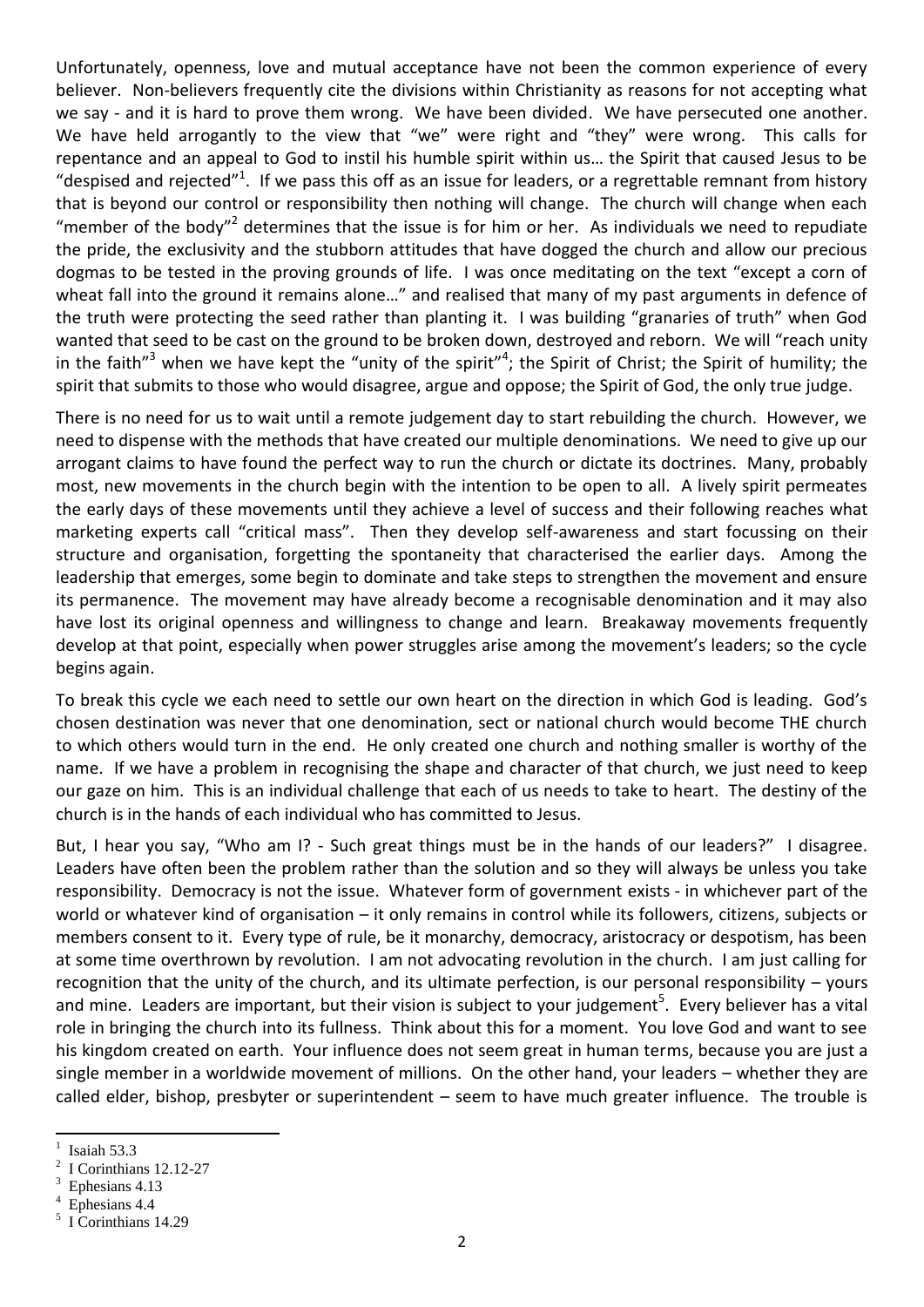that their greater influence brings greater temptations. They could be motivated to fight for their personal position rather than take actions to promote fellowship and unity. They could give way to dangerous ambitions. They could shut their ears to the leading of the Spirit. You are the check that can prevent them from making such errors. The church may be made up of millions of people, but each one of them is an individual: a single person like you and me with the ability to make choices, to talk directly with the God of heaven, to speak up for what we believe.

This is a message of limited anarchy. The way to unity is not to dispense with leaders in all circumstances but to see all leadership as transitional. Useful forms of leadership are parenting, judging and crisis management. The parent leads by example, with remarkably little formal teaching, and draws the child towards adulthood and independence; successful parents let go. The judge uses wisdom to decide between opposing arguments, but does not go round looking for problems to solve. The crisis leader steps in to deal with emergencies, directing the efforts of others who are skilled in different aspects of the challenge to be overcome; when the crisis is over the role is finished. The parent who holds on is called "possessive"; the judge who goes looking for problems is called "interfering"; the crisis leader who seeks to make his role permanent is called a despot. The leadership model for the church is eldership, a relative term that holds the implication of temporariness. This is not to condemn those who hold full-time roles in Christian service. A group of believers has as much right as any secular organisation to appoint people to look after tasks it wishes to be implemented – but let's not confuse a commission to serve with an appointment to command. By constantly letting go our leaders will free the church to blossom into adulthood.

The church will fulfil its destiny and become united in Christ when each believer takes responsibility for creating that unity around him or her. We need to base our Christian lives on the understanding that there is only one church. Throughout the world and, more particularly, in your locality, everybody who loves Jesus and has been reborn by his Spirit is part of the same spiritual entity. You may attend a meeting that sings, prays and preaches in particular ways that contrast with others in the same area; but you are not in different churches. Your local church is the sum of all called-out believers who live in your area and you need to create relationships with all of them. This is not a matter of organised mergers, but open-hearted acceptance. Open your hearts and homes to everyone who acknowledges Jesus as Lord and Christ and let his Holy Spirit begin to make you one.

I spent over 20 years in the unusual position of being an outsider inside the church. As the "Charismatic movement" developed from an initially open and vibrant move of the Holy Spirit into a collection of denominations I was one of many who were turned out of one of its sects. The obvious thing for my wife and I to do after that would have been to join one of the other fellowships in the town where we lived, but we sensed that God did not want us to do the obvious. In that Lincolnshire town there had been a history of deep divisions and mutual suspicion between the various denominations and we realised that the act of joining a particular group would separate us from the rest. Convinced that "the concept of One Church is not an impossible dream"<sup>6</sup>, we accepted God's unusual calling to remain outside those organisations and become recognised locally as "unaffiliated Christians". We were not aloof from the local churches and were keen to support anything that was done in the name of the whole church; nor did we condemn what they were doing or try to draw them into our separateness. Our stance was a heartfelt expression of our deepest beliefs about God's called out community of faith – and it bore fruit. Over time, the divisions began to melt away until a mission organised by one denomination grew into a collaborative venture by all the local churches. We saw interdependence and openhearted acceptance at a level we had never seen before; and we knew that it was time to move on.

Surely, the next step for us must be to repeat the process in the next area. Not at all! If I have learned nothing else about the ways of God, time has certainly taught me to listen again before making assumptions about where God is leading. As a member of one of the first Christian rock bands, I imagined

**<sup>.</sup>**  $6\,$  I borrowed this phrase from a pamphlet written by George Tarleton and circulated around the "house church movement" during the late 1970's